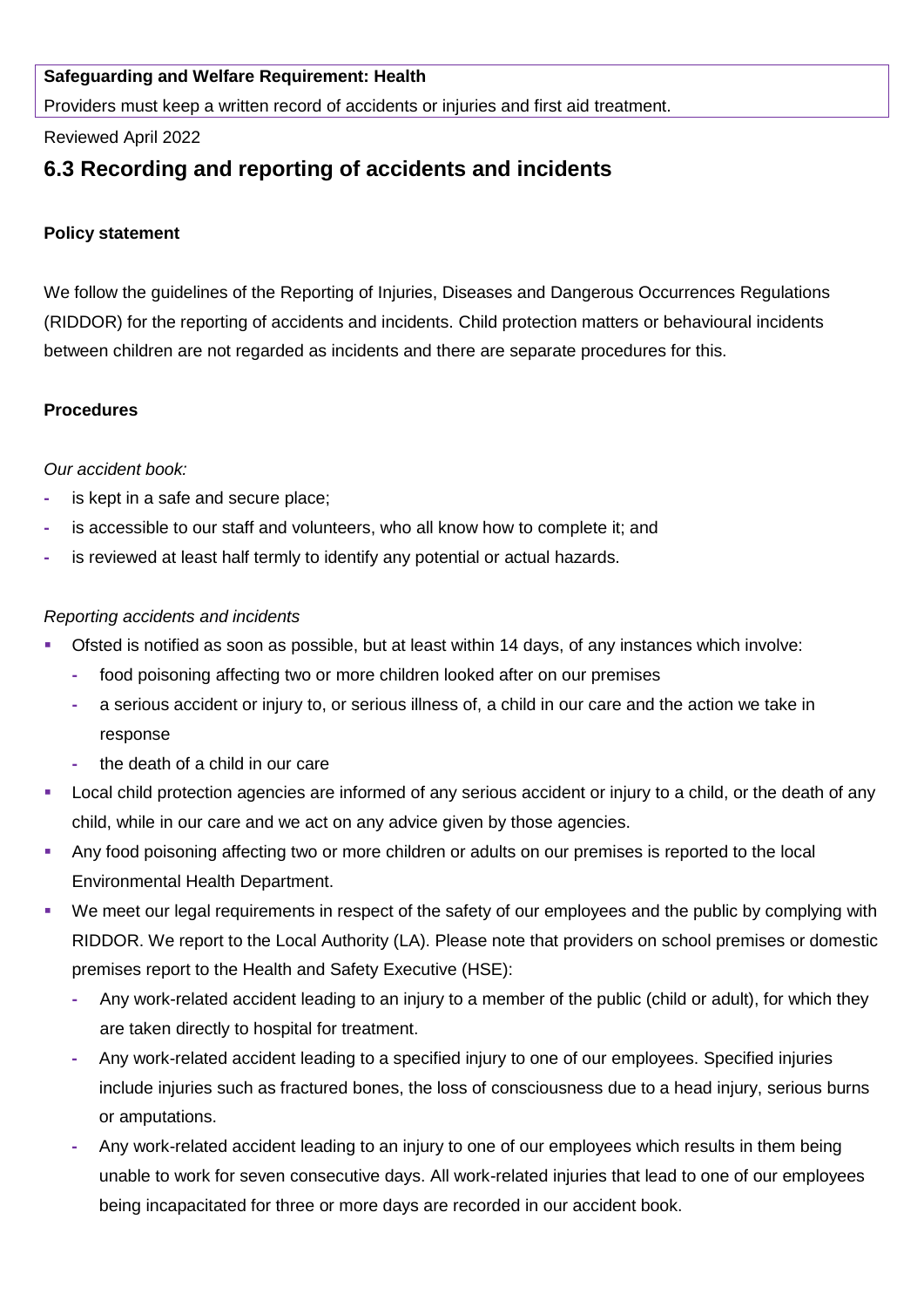- **-** When one of our employees suffers from a reportable occupational disease or illness as specified by the HSE.
- **-** Any death, of a child or adult, that occurs in connection with a work-related accident.
- **-** Any dangerous occurrences. This may be an event that causes injury or fatalities or an event that does not cause an accident, but could have done; such as a gas leak.
- **-** Information for reporting incidents to the Local Authority or Health and Safety Executive is provided in the *Accident Record* (Pre-school Learning Alliance 2017). Any dangerous occurrence is recorded in our incident book (see below).

### *Incident book*

- We have ready access to telephone numbers for emergency services, including the local police. Where we are responsible for the premises we have contact numbers for the gas and electricity emergency services, and a carpenter and plumber. Where we rent premises we ensure we have access to the person responsible and that there is a shared procedure for dealing with emergencies.
- We ensure that our staff and volunteers carry out all health and safety procedures to minimise risk and that they know what to do in an emergency.
- On discovery of an incident, we report it to the appropriate emergency services fire, police, ambulance if those services are needed.
- **EXECUTE:** If an incident occurs before any children arrive, our supervisor risk assesses this situation and decides if the premises are safe to receive children. Our supervisor may decide to offer a limited service or to close the setting.
- Where an incident occurs whilst the children are in our care and it is necessary to evacuate the premises/area, we follow the procedures in our Fire Safety and Emergency Evacuation Policy or, when on an outing, the procedures identified in the risk assessment for the outing.
- **■** If a crime may have been committed, we ask all adults witness to the incident make a witness statement including the date and time of the incident, what they saw or heard, what they did about it and their full name and signature.
- We keep an incident book for recording major incidents, including some of those that that are reportable to the Local Authority or Health and Safety Executive as above.
- These incidents include:
	- **-** a break in, burglary, or theft of personal or our setting's property
	- **-** an intruder gaining unauthorised access to our premises
	- **-** a fire, flood, gas leak or electrical failure
	- **-** an attack on an adult or child on our premises or nearby
	- **-** any racist incident involving families or our staff on the setting's premises
	- **-** a notifiable disease or illness, or an outbreak of food poisoning affecting two or more children looked after on our premises
	- **-** the death of a child or adult
	- **-** a terrorist attack, or threat of one